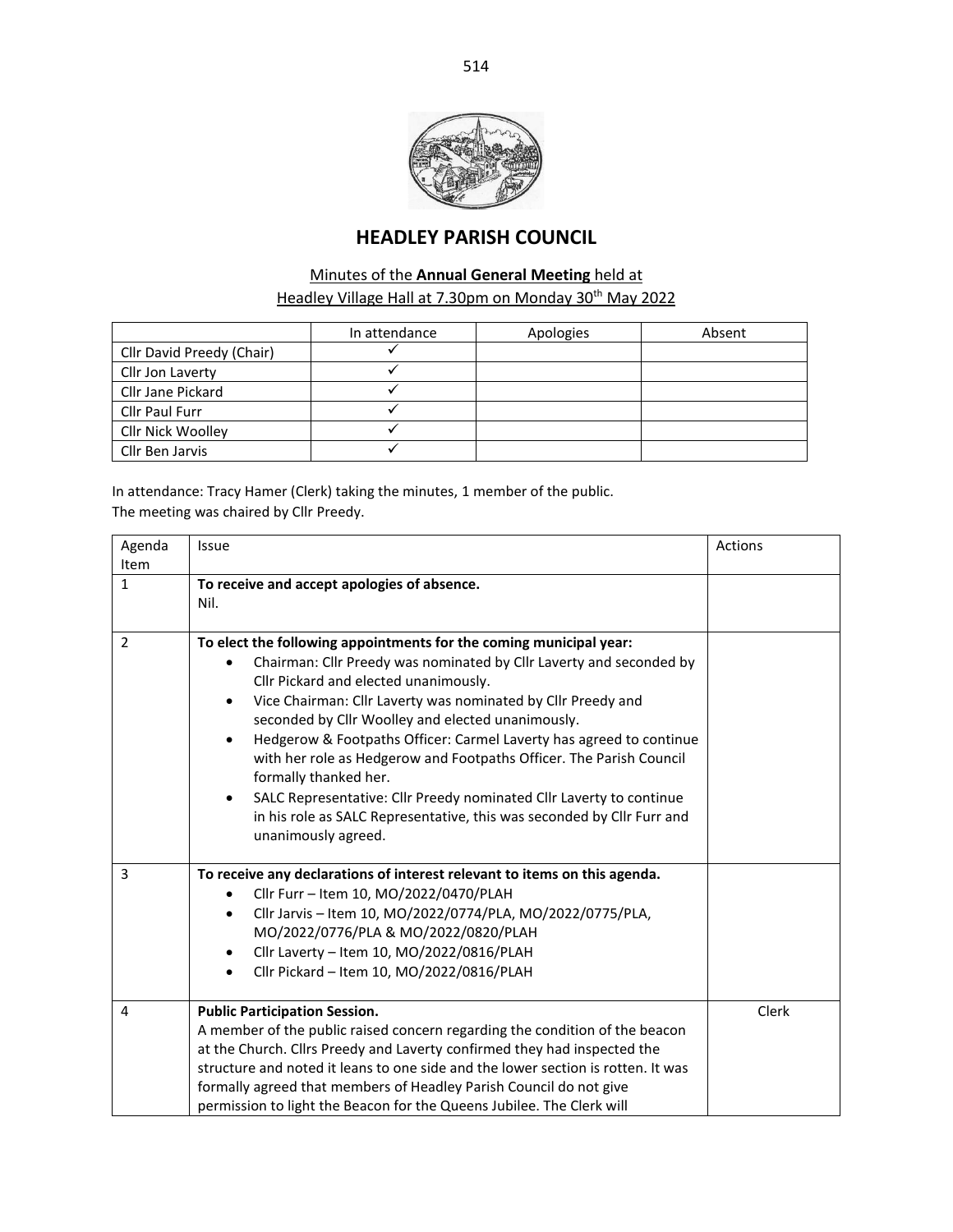|                | investigate estimates to mend the structure asap.                                                                                                                                                                                                                                                                                                                                                                                                                                                                                                                                                                     |                                                   |
|----------------|-----------------------------------------------------------------------------------------------------------------------------------------------------------------------------------------------------------------------------------------------------------------------------------------------------------------------------------------------------------------------------------------------------------------------------------------------------------------------------------------------------------------------------------------------------------------------------------------------------------------------|---------------------------------------------------|
| 5              | To sign as a correct record, the minutes of the Ordinary Meeting of Headley<br>Parish Council held on 28 <sup>th</sup> March 2022.<br>The Council resolved to unanimously agree the content of the minutes. The<br>Chairman signed the minutes.<br>Proposed by Cllr Laverty and seconded by Cllr Pickard.                                                                                                                                                                                                                                                                                                             |                                                   |
| 6              | To receive any Chairman's announcements.<br>Nil.                                                                                                                                                                                                                                                                                                                                                                                                                                                                                                                                                                      |                                                   |
| $\overline{7}$ | <b>Matters arising.</b><br>Traffic Calming in the village: It was agreed that the findings of the<br>survey will be sent to our County Councillor following analysis of the<br>results which will be undertaken by Cllrs Jarvis, Laverty and Preedy.<br>Costs of replacement noticeboards were reviewed, and it was agreed<br>٠<br>to repair the damaged sign at the shop and explore the purchase of a<br>new noticeboard for Dale View once permission has been granted by<br>Silvertown. The Clerk will pursue.                                                                                                    | Cllrs Jarvis,<br>Preedy & Laverty<br><b>Clerk</b> |
| 8              | <b>Financial items.</b><br>Cllr Laverty reported that he had checked the reconciliation of the<br>bank accounts dated April 30 <sup>th</sup> 2022 on the 30 <sup>th</sup> May 2022 - see<br>Appendix 1.<br>The Internal Audit dated 11 <sup>th</sup> May 2022 was reviewed. It was noted<br>٠<br>that no actions are required.<br>The Council resolved to approve the end of year accounts<br>and AGAR 2021/22.<br>Proposed by Cllr Laverty and seconded by Cllr Pickard.<br>The Council resolved to approve the payments in Appendix 2<br>to these minutes.<br>Proposed by Cllr Laverty and seconded by Cllr Jarvis. | Clerk                                             |
| 9              | Maintenance.<br>Playground: The inspection log is up to date.<br>Footpaths and grit bins: Cllr Laverty noted that Carmel Laverty<br>(Footpath Officer) informed the Parish Council that all the parish<br>footpaths have been walked, in the time period January 2022 to date<br>(07/05/2022) and any issues reported to Surrey County Council.<br>Highways and Pebble Hill: Nil.                                                                                                                                                                                                                                     |                                                   |
| 10<br>11       | Planning.<br>Headley Court - Cllr Preedy confirmed that advice has been sought<br>from a barrister to inform further submissions from the Parish<br>Council. It was also noted that following meetings with Audley and<br>Millgate Homes, an open session will be organised at the Village Hall.<br>Cllr Preedy will raise concerns regarding S106 proposals.<br>Church Lane Nursery - No further updates.<br>Springfield - No further updates.<br>See Appendix 3 for current and recent planning applications.<br><b>Other Parish Council Activities</b>                                                             |                                                   |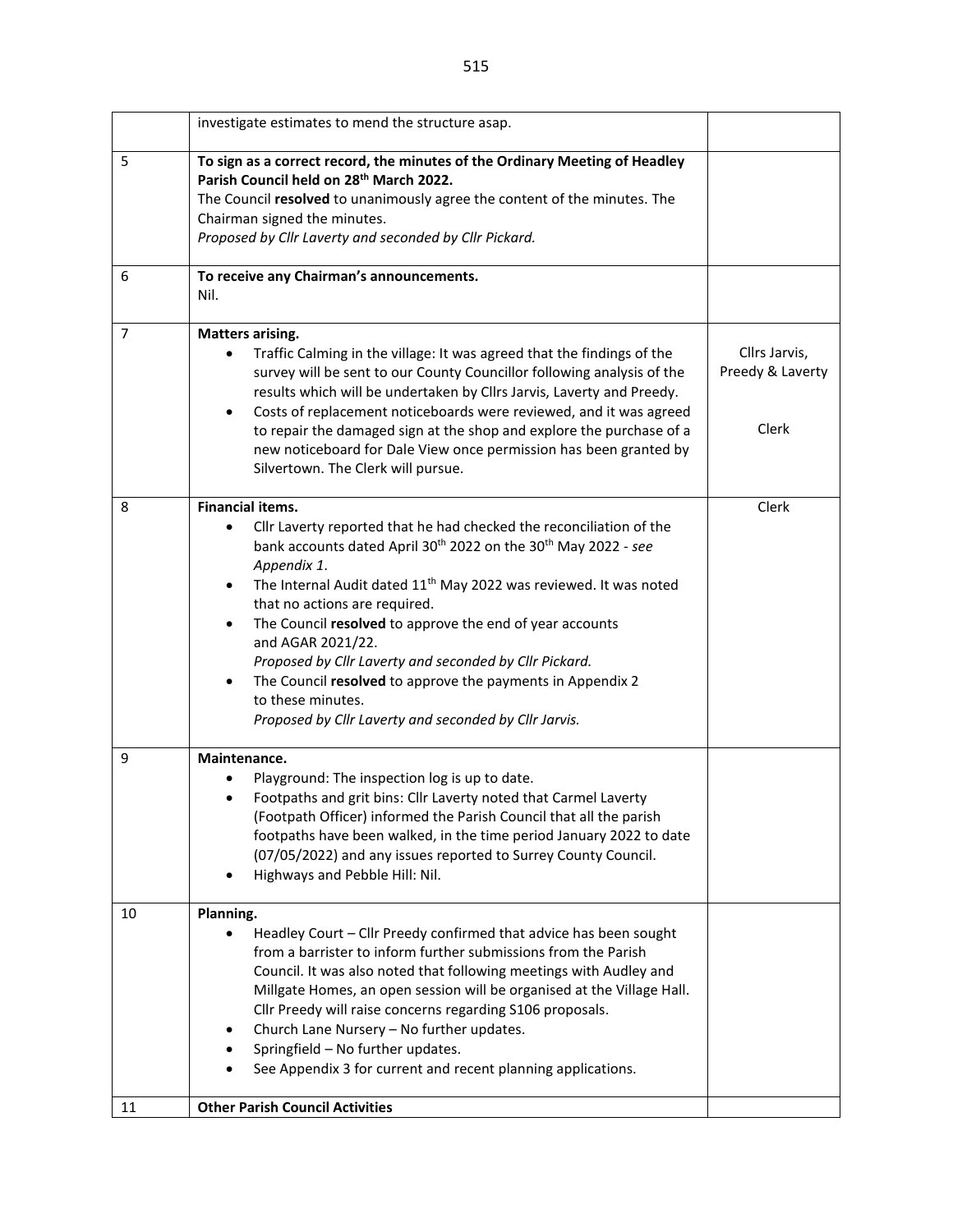|    | Headley Jubilee Celebrations: Cllr Furr updated members and reported ticket<br>sales of close to 300 for the evening. There are 18 stalls booked for the<br>afternoon event, plus catering and children's games. Cllr Preedy thanked Cllrs<br>Furr and Woolley for their efforts, as well as the large number of Headley<br>residents who have committed to making the event a success.                                                                                                                                             | Cllr Furr             |
|----|-------------------------------------------------------------------------------------------------------------------------------------------------------------------------------------------------------------------------------------------------------------------------------------------------------------------------------------------------------------------------------------------------------------------------------------------------------------------------------------------------------------------------------------|-----------------------|
| 11 | Reports from other bodies.<br>Nil.                                                                                                                                                                                                                                                                                                                                                                                                                                                                                                  |                       |
| 12 | <b>Consultations</b><br>MV Ward Boundary Review: The draft recommendations are for 13<br>$\bullet$<br>three-councillor wards. It is proposed to merge the existing wards of<br>Brockham, Betchworth & Buckland and Box Hill & Headley to create a<br>three-member ward, which HPC agree with under the circumstances.<br>HPC will write to The Local Boundary Commission for England to note<br>the finer details of the review and recommend that the names of all<br>effected parishes should be included when the ward is named. | Cllr Preedy/<br>Clerk |
| 13 | <b>Questions from Parish Councillors.</b><br>Nil.                                                                                                                                                                                                                                                                                                                                                                                                                                                                                   |                       |
| 14 | To confirm the date of the next Parish Council Meeting as<br>Monday 30 <sup>th</sup> May 2022 at 7.30pm at Headley Village Hall.                                                                                                                                                                                                                                                                                                                                                                                                    |                       |
|    | There being no further business, the meeting closed at 10pm.                                                                                                                                                                                                                                                                                                                                                                                                                                                                        |                       |

Signed…………………… Chairman

Dated……………………..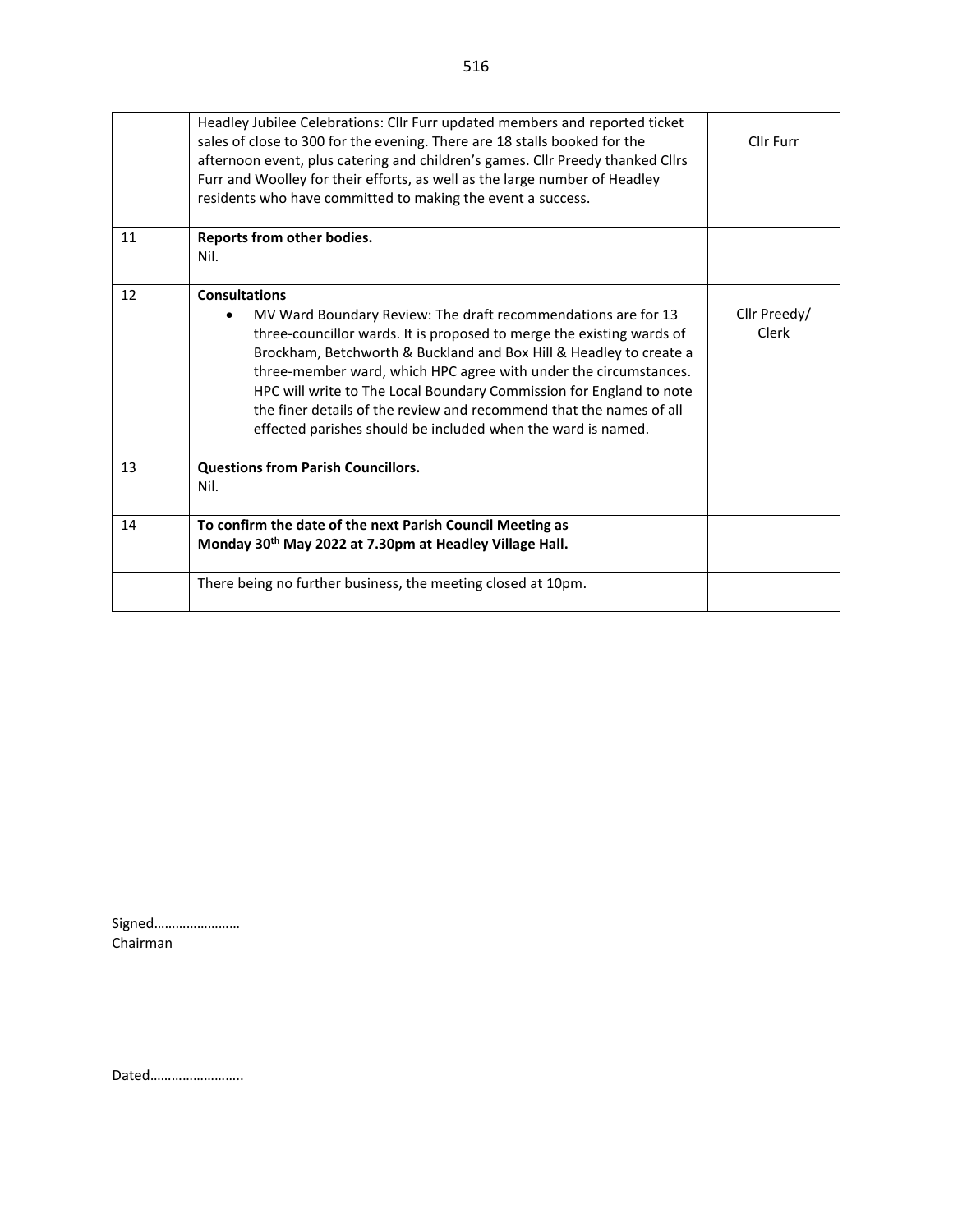#### Item 8 - Appendix 1

| Date: 09/05/2022                       | <b>Headley Parish Council</b>                                                                                       |                             | Page 1                |
|----------------------------------------|---------------------------------------------------------------------------------------------------------------------|-----------------------------|-----------------------|
| Time: 12:47                            | Bank Reconciliation Statement as at 30/04/2022<br>for Cashbook 1 - Lloyds Bank Accounts                             |                             | User: TRACY           |
| <b>Bank Statement Account Name (s)</b> | <b>Statement Date</b>                                                                                               | Page No                     | <b>Balances</b>       |
| <b>Current Account</b>                 | 30/04/2022                                                                                                          |                             | 8,770.24              |
|                                        |                                                                                                                     |                             | 8,770.24              |
| <b>Unpresented Cheques (Minus)</b>     |                                                                                                                     | <b>Amount</b>               |                       |
|                                        |                                                                                                                     | 0.00                        |                       |
|                                        |                                                                                                                     |                             | 0.00                  |
|                                        |                                                                                                                     |                             | 8,770.24              |
| Receipts not Banked/Cleared (Plus)     |                                                                                                                     |                             |                       |
|                                        |                                                                                                                     | 0.00                        |                       |
|                                        |                                                                                                                     |                             | 0.00                  |
|                                        |                                                                                                                     |                             | 8,770.24              |
|                                        |                                                                                                                     | Balance per Cash Book is :- | 8,770.24              |
|                                        |                                                                                                                     | Difference is :-            | 0.00                  |
|                                        |                                                                                                                     |                             |                       |
| Date: 09/05/2022<br>Time: 12:48        | <b>Headley Parish Council</b><br>Bank Reconciliation Statement as at 30/04/2022<br>for Cashbook 2 - Savings Account |                             | Page 1<br>User: TRACY |
| <b>Bank Statement Account Name (s)</b> | <b>Statement Date</b>                                                                                               | Page No                     | <b>Balances</b>       |
| <b>Savings Account</b>                 | 30/04/2022                                                                                                          |                             | 29,729.94             |
|                                        |                                                                                                                     |                             | 29,729.94             |
| <b>Unpresented Cheques (Minus)</b>     |                                                                                                                     | Amount                      |                       |
|                                        |                                                                                                                     | 0.00                        |                       |
|                                        |                                                                                                                     |                             | 0.00                  |
|                                        |                                                                                                                     |                             | 29,729.94             |
| Receipts not Banked/Cleared (Plus)     |                                                                                                                     |                             |                       |
|                                        |                                                                                                                     | 0.00                        |                       |
|                                        |                                                                                                                     |                             | 0.00                  |
|                                        |                                                                                                                     |                             | 29,729.94             |

29,729.94 Balance per Cash Book is :-

Difference is :-

 $0.00$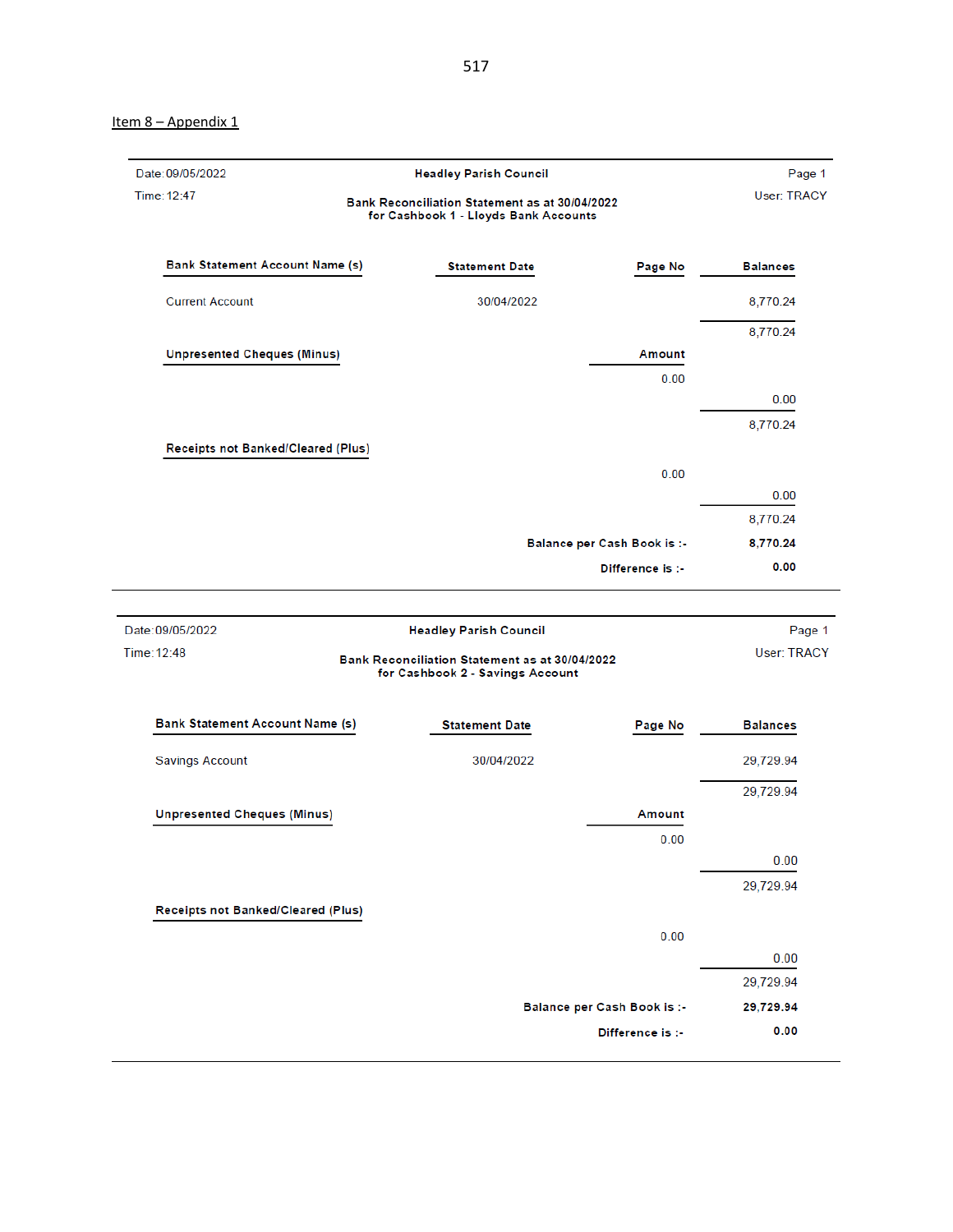### Item 8 – Appendix 2

| Payments between meetings     | Chg no | Amount |
|-------------------------------|--------|--------|
| Clerk April Salary            | DD     | 511.97 |
| Clerk May Salary              | DD     | 511.97 |
| <b>Cornerstone Barristers</b> | ЕP     | £3,000 |

| To be authorised for payment 30.05.2022      | Chg no | Amount   |
|----------------------------------------------|--------|----------|
| Clerks expenses                              | 847    | £215.50  |
| Mulberry & Co Internal Audit Inv 19333       | 848    | £154.80  |
| Headley Village Hall - Room Hire x2 Inv 0012 | 849    | £74.00   |
| Greenhouse Graphics Inv 25607                | 850    | £294.00  |
| Hiscox Insurance Inv 502234787               | 851    | £1050.48 |
| RBS Rialtas Inv SM25464                      | 852    | £154.80  |
| SCA Payroll Fees Inv 6167                    | 853    | £54.00   |
| NJ Birch Inv 2132                            | 854    | £199.20  |

#### Item 10 - Appendix 3

| <b>Registered Applications</b> | Location                                                          | <b>Description</b>                                                                                                                                                                                                                                                                                                                                                                                                                                                                                                                                                                                   | <b>Publicity end date</b> |
|--------------------------------|-------------------------------------------------------------------|------------------------------------------------------------------------------------------------------------------------------------------------------------------------------------------------------------------------------------------------------------------------------------------------------------------------------------------------------------------------------------------------------------------------------------------------------------------------------------------------------------------------------------------------------------------------------------------------------|---------------------------|
| MO/2022/0470/PLAH              | Fairacre, Headley Grove,<br>Headley KT18 6NR                      | Erection of a single storey<br>extension to the north and<br>east elevation, enlarge<br>thatched dormer with new<br>timber window to match<br>existing and erection of a<br>front entrance porch.                                                                                                                                                                                                                                                                                                                                                                                                    | 22nd April 2022           |
| MO/2022/0666/TFC               | <b>Gasston Stables Site, Hurst</b><br>Lane, Headley KT18 6D       | Crown reduce 2 No. Ash trees<br>by 30%.                                                                                                                                                                                                                                                                                                                                                                                                                                                                                                                                                              | 22nd April 2022           |
| MO/2022/0692/RM MAJOR          | Defence Services, Headley<br>Court, Headley Road,<br>Headley KT18 | Reserved matters application<br>in respect of layout, scale,<br>external appearance of<br>buildings, car parking and<br>landscaping (condition 1) and<br>the discharge of planning<br>conditions 3 (materials and<br>surfaces), 4 (boundary<br>treatments), 6 (Travel Plan),<br>10 (LEMP), 16 (SUDS) and 19<br>(tree planting) pursuant to<br>Outline planning permission<br>MO/2020/0185 for the<br>demolition of existing<br>buildings and redevelopment<br>to comprise up to 70<br>residential units (Use Class<br>C3), landscaping, car<br>parking, access routes and<br>other associated works. | 6 <sup>th</sup> June 2022 |